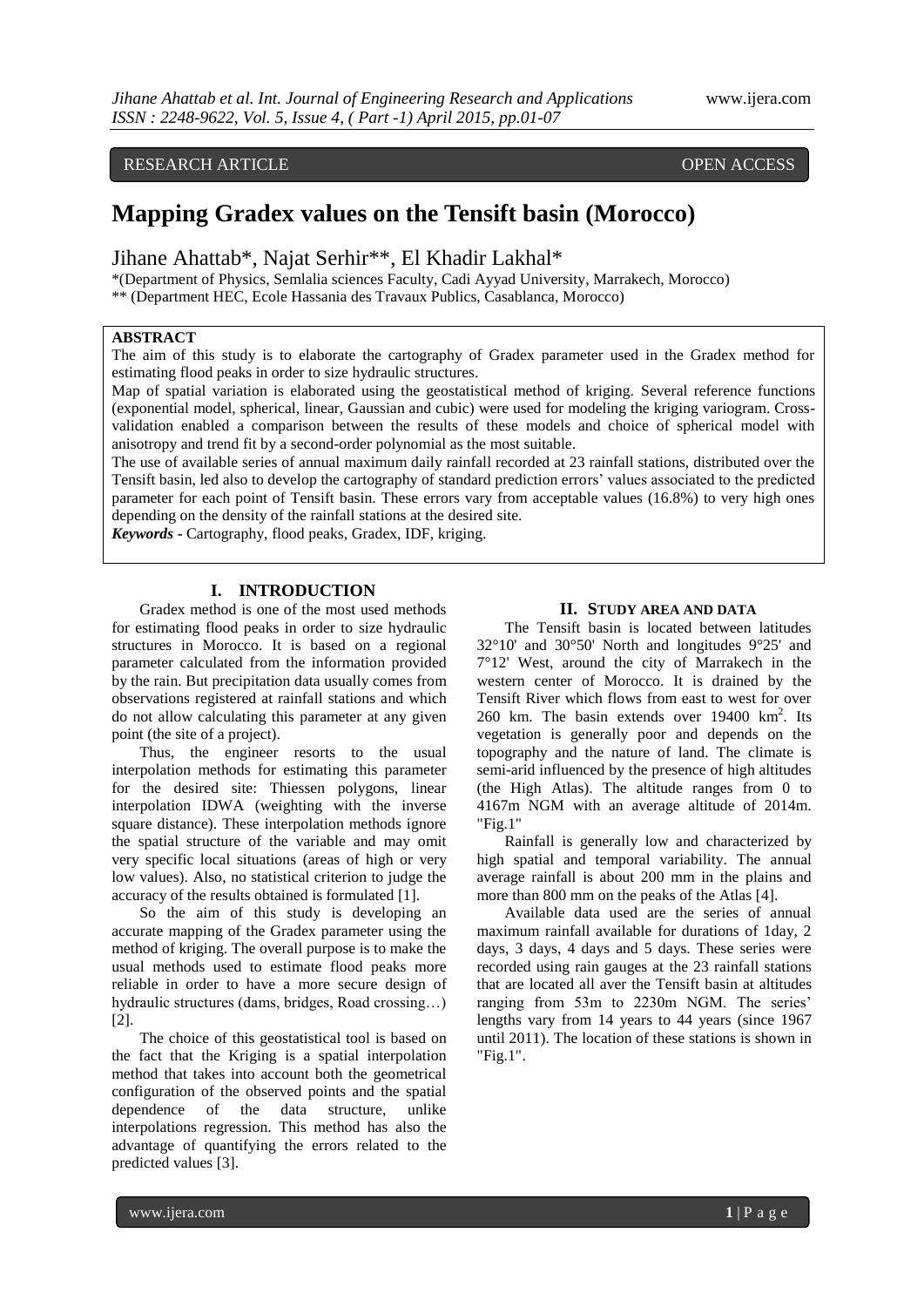

**Figure 1: Location of the Tensift basin and the rainfall stations**

# **III. STATISTICAL DISTRIBUTION OF EXTREME RAINFALL SERIES AND COMPUTATION OF GRADEX**

Gradex method was developed by the EDF for estimating flood peaks with a frequency of 1% to 0.01% [5]. This method measures the increase in the risk of heavy precipitation according to the return period. It allows deducing the probabilistic behavior of the series of flows from the information provided by the probability distribution of the time series of rainfall for the high values of return period.

This method is essentially based on seasonal and local climate invariant defined by the gradient of extreme rainfall values and called Gradex [6].

We used the available series of annual maximum daily rainfall recorded at the 23 rainfall stations. All these series were adjusted to the Gumbel law with the distribution function  $F(x)$  expressed by [5]:

$$
F(x) = \exp\left(-\exp\left(-\frac{x-\alpha}{\beta}\right)\right) \tag{1}
$$

α and β are the parameters of the probabilistic model of Gumbel.

Thus Gradex of 24h rain, at each station, is the slope of the frequency distribution on a Gumbel graphic scale of probability, with a linear relationship between the quantile  $x(F)$  and the reduced variable of Gumbel u(F) defined by [7]:

$$
x(F) = \alpha + \beta * u(F)
$$
(2)  
 
$$
u(F) = -\ln[\Phi - \ln[\Phi(x)])
$$
(3)

The parameters 
$$
\alpha
$$
 and  $\beta$  can be estimated by the

method of moments using the following equations:

$$
\hat{\beta} = (\sqrt{6}/\pi) * S \text{ [mm]}
$$
 (4)

$$
\hat{\alpha} = m - \hat{\beta} * \gamma \quad [mm] \tag{5}
$$

 S and m are respectively the standard deviation and the mean of the series of annual maximum rainfall of 24h.

γ: Euler's constant (0.5772156 ...).

The following figure shows the adjustment, of the maximal daily rainfall series (registered at the Tahanaout rainfall stations shown in "Fig.1") to

Gumbel law. All adjustments were made by the HYFRAN software [8], which allows, confirming the adequacy of the fit using tests such as XIII 2 [9].



#### **Figure 1 : Adjustment of the maximum daily rainfall by Gumbel law for Tahanaout rainfall station**

The following table shows the values of Gradex of 24h rain calculated at all stations:

| Table 1: Calculated values of 24h Gradex at the 23 |  |  |  |
|----------------------------------------------------|--|--|--|
| rainfall stations                                  |  |  |  |

| <b>Rainfall stations</b> | <b>Gradex</b><br>mm/24h | <b>Rainfall stations</b> | <b>Gradex</b><br>mm/24h |  |
|--------------------------|-------------------------|--------------------------|-------------------------|--|
| Abadla                   | 8.77                    | Taferiat                 | 23.7                    |  |
| Adamna                   | 18.74                   | Tahanaout                | 8.5                     |  |
| Aghbalou                 | 10.6                    | <b>Talmest</b>           | 14.6                    |  |
| Chichaoua                | 9.1                     | Tazitount                | 20.3                    |  |
| Igrounzar                | 16.3                    | Amenzal                  | 28.5                    |  |
| Iguir N'kouris           | 10                      | Marrakech                | 25                      |  |
| Iloudjane                | 10.28                   | Lalla Takerkoust         | 11.9                    |  |
| Imine El Hammam          | 12.4                    | Armed                    | 22.3                    |  |
| S.B.Othmane              | 10.6                    | Igouzoulen               | 10.3                    |  |
| Sidi Hssain              | 8.9                     | Agouns                   | 12.7                    |  |
| Sidi Rahal               | 13.5                    |                          | 21.7                    |  |
| Touirdiou                | 15.8                    | Tourcht                  |                         |  |

#### **IV. PRINCIPLE OF KRIGING**

The principle of kriging is to assess at each point of the basin  $s_0$  the value of the variable (Gradex values)  $\hat{z}(s_0)$  from the weighting  $\lambda$ i of the measured values around this point in terms of rainfall stations (neighborhood of  $s_0$  noted  $V(s_0)$ ), knowing the spatial structure of this variable [1]:

$$
\hat{z}(s_0) = \sum_{i \in V(s_0)} \lambda_i z(s_i) \tag{6}
$$

This spatial structure is characterized by a feature called variogram (or semivariogram) estimated from pairs of experimental values at the rainfall stations by the equation:

$$
\hat{\gamma} = \frac{1}{|2N(h)|} \sum_{N(h)} [z(s_i) - z(s_j)]^2 \tag{7}
$$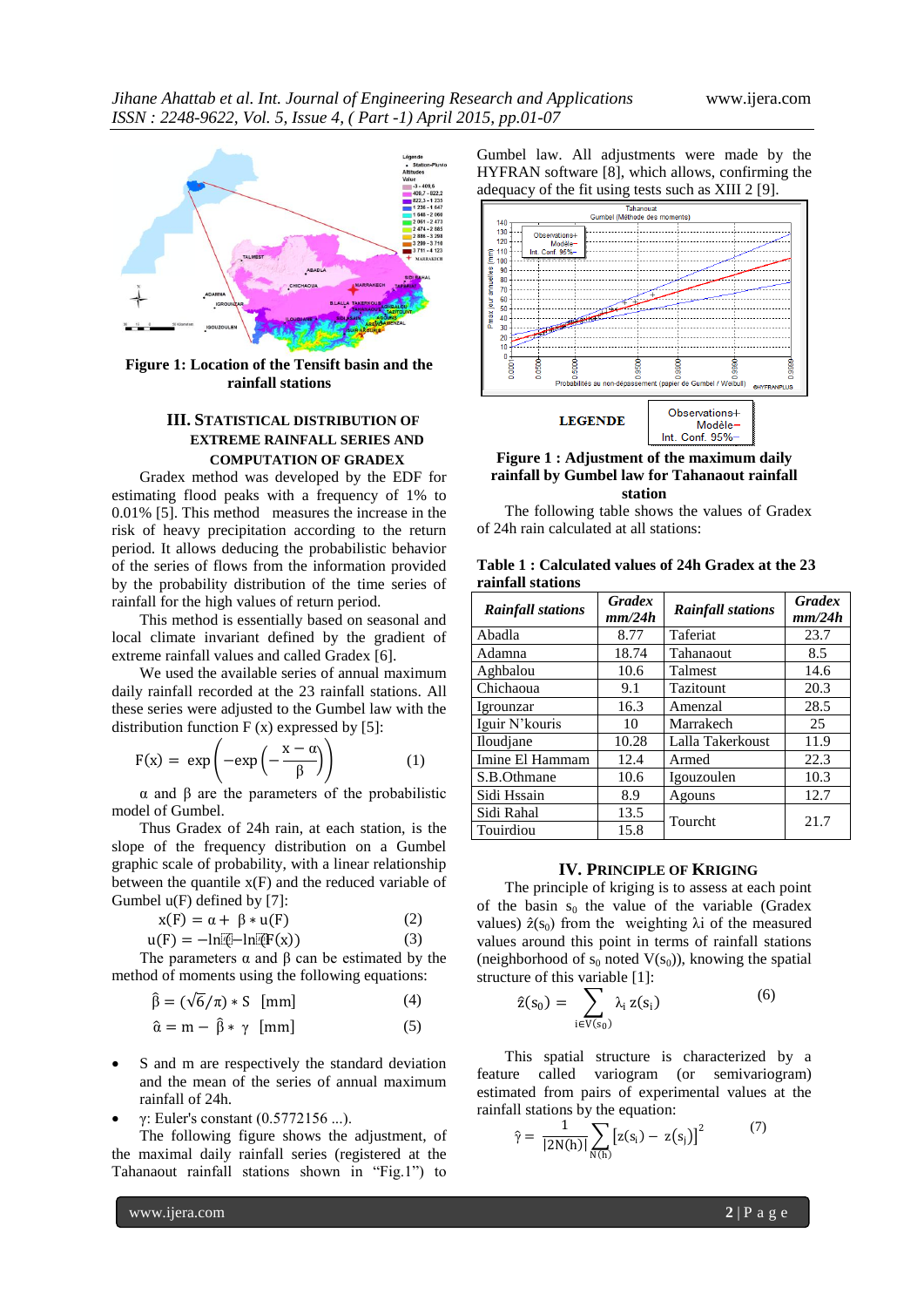- h is a distance between the rainfall stations,
- z (si) is the value of the regionalized variable (Gradex values) at the rainfall stations.
- $N(H) = \{(i, j) \text{ such that } (si sj) = h\}$  and  $|N(h)|$ is the number of distinct pairs of the set N(h). [10]

# **V. KRIGING STEPS**

#### **1. Exploratory analysis**

The data used are the Gradex values of 24h rain calculated at the rainfall stations. The steps described in the following were performed using the tool "Geostatistical Analyst" [11] of Arcgis software [12].

The first step is to make an exploratory analysis of the data used, ie values of Gradex calculated at the 23 rainfall stations in order to gain a better understanding of it and to be able to estimate the quality of the results. To do this we began by representing the histogram and the QQplot of the database ie Gradex calculated at the rainfall stations:



**Figure 2: Histogram of the values of Gradex of 24h rain**



**Figure 3 : QQplot of the values of Gradex of 24h rain**

The distribution of the Gradex values is depicted in the histogram with the range of values split into 10 classes. The frequency of data within each class is represented by the height of each bar. The values of the mean and the median are different which indicates that is not normally distributed. This can be confirmed by the QQ plot. It is a graph on which the quantiles from two distributions are plotted versus each other. For two identical distributions, the QQ plot will be a straight line. Figure 4 shows that the plot is not very close to being a straight line so data does not exhibit a normal distribution.

The next step is trend analysis with the objective of extracting an underlying pattern of behavior in the data. If a trend exists, it is a nonrandom (deterministic) component of a surface that can be represented by a mathematical formula. This formula may produce the representation of the surface and identify which order of polynomial fits the trend best. [11]

The following figure shows the result of trend analysis on the data:



**Figure 4 : Trend analysis of the values of Gradex of 24h rain**

Each vertical stick in the trend analysis plot represents the location and value (height) of each Gradex value. The data points are projected onto the perpendicular planes, an east–west and a north–south plane. A best-fit line (a polynomial) is drawn through the projected points, showing trends in specific directions. The light green line starts out with high values, decreases as it moves toward the center of the x-axis, then increases. The blue line is on the contrary increasing as it moves north and decreases starting from the center of the basin. Because the trend is U shaped, a second-order polynomial is a good choice to use as a global trend model [11].

The third step is to determine the spatial autocorrelation between dataset and directional influences by representing the semivariogram/covariance. A semivariogram value, which is the difference squared between the values of each pair of locations, is plotted on the y-axis relative to the distance separating each pair of measurements, which is plotted on the x-axis:



**of 24h rain**

Each red dot in the semivariogram/covariance cloud represents a pair of locations. Since locations that are close to each other should be more alike. In the semivariogram plot the locations that are closest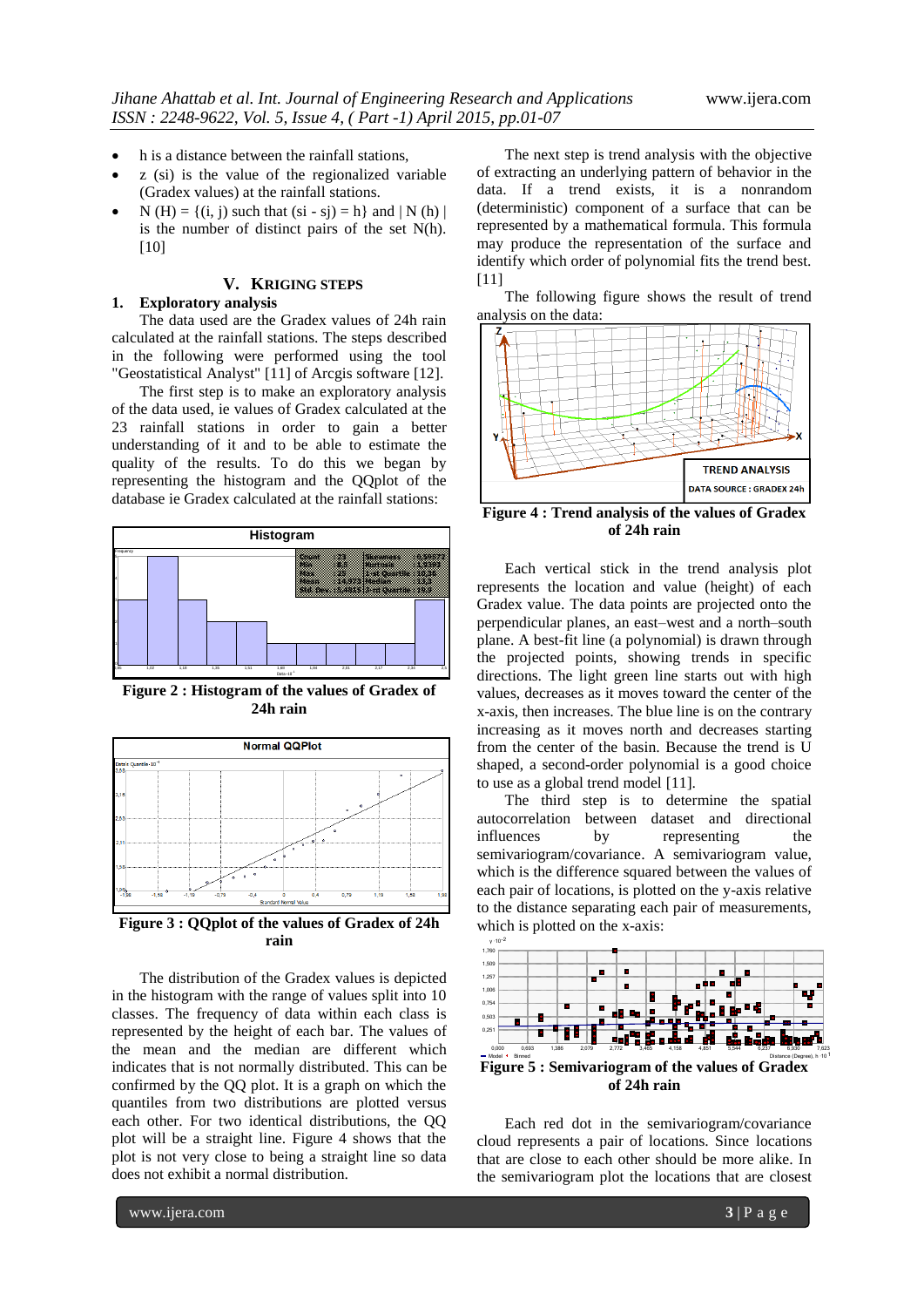(on the far left on the x-axis) should have small semivariogram values (low values on the y-axis). As the distance between the pairs of locations increases (moving right on the x-axis), the semivariogram values should also increase (move up on the y-axis). However, a certain distance is reached where the cloud flattens out, indicating that the values of the pairs of points separated by more than this distance are no longer correlated.

The exploratory analysis reveals that the data does not exhibit a normal distribution. A data transformation may be necessary. It also shows that the data exhibited a trend and, once refined, identified that the trend would be best fit by a second-order polynomial. The semivariogram/covariance indicates that the interpolation model should account for anisotropy.

#### **2. Applying the method**

The semivariogram/covariance cloud showed one red point for every pair of points in the dataset "Fig.7". The next step is to fit a curve through those points. To have a clearer picture of the semivariogram values, the empirical semivariogram values (red points) are grouped according to the separation distance they are associated with. The points are split into bins (or lags), and the lag size determines how wide each interval (bin) will be. By default, optimal parameter values are calculated for an omnidirectional (all directions) stable semivariogram model. Parameter values for the omnidirectional stable semivariogram model are the nugget, range, partial sill, and shape. The nugget effect is the limit of the variogram at zero and represents the variation between two closely related measures. The range is the distance beyond which no spatial dependency between the data exists, [13]. The following figure is an illustration of these three parameters:



**Figure 6 : Variogram showing the sill, the range and the nugget**

After reporting the variogram calculated only for h distances less than or equal to the range, a reference

function is used to model the diagram: exponential model, spherical, linear, nugget...



**Figure 7 : Functions used to model the variogram [14]**

To estimate Gradex values at any point of the basin, the weight associated with each measurement is calculated using different functions.

Finally, to choose the most suitable model crossvalidation or "leave-one-out" [15] is used:

- Observation **i** is removed from the sample and the model is started with the new sample.
- Then using this new model, we calculate the predicted value of observation **i** removed.
- The process is repeated for all the observations available. One then obtains a set of predictors that can be compared to values observed by calculating the residuals of the model.

With this procedure, each sampled point is excluded and considered. A graph of the estimated values from the actual values is then constructed as shown in the following figure:



**Figure 8 : Illustration of results of cross validation**

The slope of the regression line is a measure of model fit to the data. A value of 1 indicates that the regression model passes through the first bisector 45º and the estimated values are the actual values.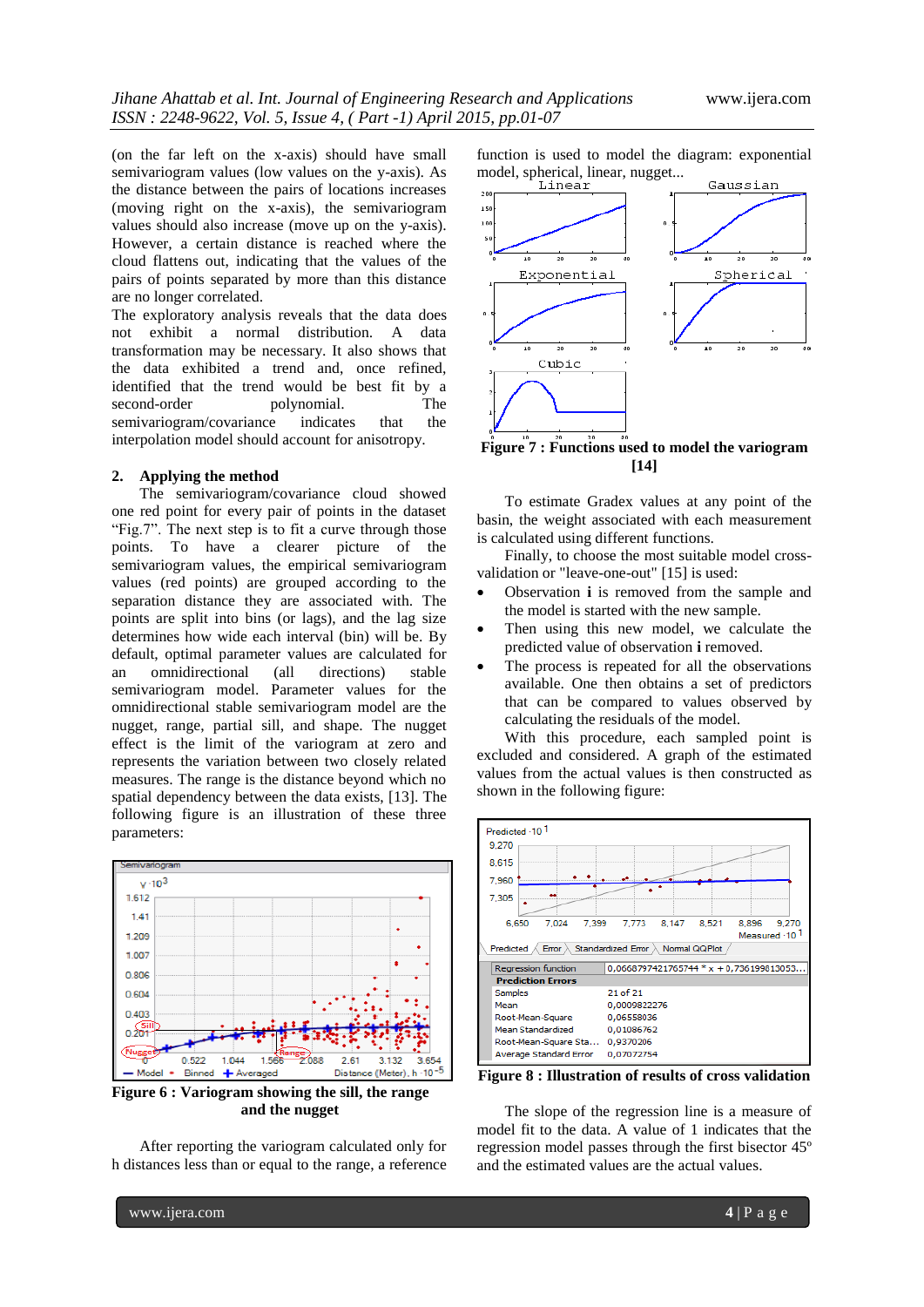The best model is the one that satisfy these conditions:

- An average error close to zero;
- A small root mean square prediction error;
- An average standard error similar to the root mean square prediction error;
- Root mean square standardized close to 1;
- A standardized mean prediction error near 0.

The following table summarizes the results of cross-validation of ordinary kriging models with anisotropy and trend fit by a second-order polynomial. These results were obtained for the 23 stations for different models of variograms (Linear, spherical, exponential, Gaussian and cubic)

## **Table 2 : Results of cross validation for different variogram models**

| <b>Regression function</b>              | 0,0268762255852461 * x + 13,9403411511288 |  |
|-----------------------------------------|-------------------------------------------|--|
| <b>Prediction Errors</b>                |                                           |  |
| <b>Samples</b>                          | 23 of 23                                  |  |
| Mean                                    | $-0.3546049$                              |  |
| Root-Mean-Square                        | 1.45328                                   |  |
| Mean Standardized                       | $-0.06030997$                             |  |
| Root-Mean-Square Standardized 0,9352536 |                                           |  |
|                                         | 1.859568                                  |  |
| Average Standard Error                  |                                           |  |
| <b>Regression function</b>              | $0,285652264692182 * x + 9,95562661$      |  |
| <b>Prediction Errors</b>                |                                           |  |
| <b>Samples</b>                          | 23 of 23                                  |  |
| Mean                                    | $-0,2240597$                              |  |
| Root-Mean-Square                        | 1,456347                                  |  |
| <b>Exponential</b><br>Mean Standardized | $-0,05001975$                             |  |

| <b>Spherical</b>              |                                      |
|-------------------------------|--------------------------------------|
| <b>Regression function</b>    | $0,351039000770897$ * x + 9,69988598 |
| <b>Prediction Errors</b>      |                                      |
| Samples                       | 23 of 23                             |
| Mean                          | 0,1709148                            |
| Root-Mean-Square              | 0.62742                              |
| Mean Standardized             | 0.03645469                           |
| Root-Mean-Square Standardized | 1,190618                             |
| Average Standard Error        | 0.759034                             |
| Gaussian                      |                                      |
| Regression function           | $0,00966087525588809$ * x + 14,42985 |
| <b>Prediction Errors</b>      |                                      |
| Samples                       | 23 of 23                             |
| Mean                          | $-0,3985321$                         |
| Root-Mean-Square              | 1.45913                              |
| Mean Standardized             | $-0.0647386$                         |
| Root-Mean-Square Standardized | 0,9226276                            |
| Average Standard Error        | 1,930889                             |
| <b>Cubic</b>                  |                                      |
| <b>Regression function</b>    | $0,0407340926648163 * x + 13,992820$ |
| <b>Prediction Errors</b>      |                                      |
| Samples                       | 23 of 23                             |
| Mean                          | $-0.37031$                           |
| Root-Mean-Square              | 1,367566                             |
| Mean Standardized             | $-0,06236219$                        |
| Root-Mean-Square Standardized | 0.9279287                            |
| <b>Average Standard Error</b> | 1.805238                             |

Comparison between these models shows that spherical model is the best one because it has the smallest mean and standardized mean and shows the least difference between average standard error root mean square prediction errors.



**Figure 9: Map of Gradex of 24h rain on Tensift basin**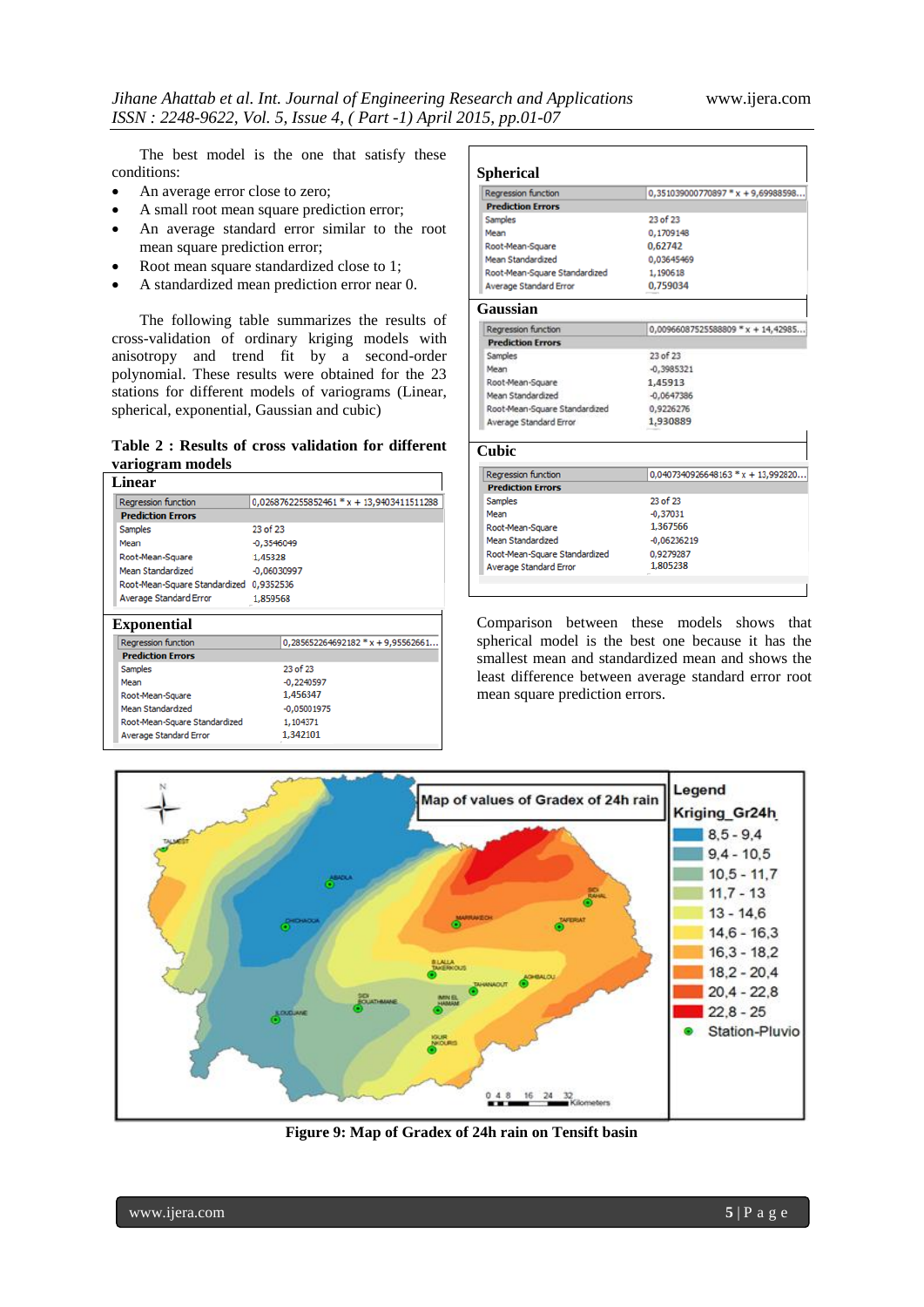*Jihane Ahattab et al. Int. Journal of Engineering Research and Applications* www.ijera.com *ISSN : 2248-9622, Vol. 5, Issue 4, ( Part -1) April 2015, pp.01-07*



**Figure 10: Map of standard errors for predicted values of Gradex of 24h rain on Tensift basin**

#### **VI. RESULTS**

#### **1- Map of geostatistical modeling of Gradex of 24h rain**

The map of Gradex gives the values of Gradex of 24h rain at each point of the Tensift basin "Fig.9".

We Note that values of Gradex of 24h rain are the highest west the basin, decrease in the middle and increase again as we head east. We deduce accordingly, that the location of slow floods (under the constraint of using 24h rain) is upstream and downstream the basin.

## **2- Map of standard errors of prediction for the values of Gradex of 24h rain**

Although geostatistical modeling using kriging is able to give fairly accurate results, no elaborate map unfortunately is error-free and this work is no exception.

In this sense we have developed a map that assesses the standard errors of prediction associated with the modeled Gradex at each point of Tensift basin "Fig.10".

We note that this error vary from 16.8% to 133%, depends on the network density and increases as we recede from the zones with high density of rainfall stations.

### **VII. CONCLUSION**

The Gradex map shows that risks of floods (highest values) increase when moving from the center of the basin to the east and the west. So these results represent the location of the rather slow flooding (with propagation time that can range up to several days) due to the use of the 24h rain.

However, it is appropriate to develop maps based on the duration of rainfall data less than 24 hours (1

hour to 12hours) using the methodology elaborated in this paper in order to visualize the flood risk in mountain areas. Indeed, the high slopes in these areas make concentration times for flood lower.

The map of standard errors of prediction allows assessing the scale of the uncertainties that are involved in this model. The values range up from acceptable values to very high ones depending on the density of the hydrological network. We point out, that the results can be improved by setting up a more dense measurement network especially in areas where standard errors are quite high.

Finally, the kriging remains one of the best geostatistical modeling methods since it has the advantage of quantifying the uncertainties associated with the estimated parameters when conventional interpolation methods can"t.

# **REFERENCES**

- [1] Baillargeon, S. (2005). *Le krigeage : revue de la théorie et application de l'interpolation spatiale de données de précipitations,* doctoral diss., - QUEBEC : Faculté des sciences et de génie UNIVERSITEE LAVAL, 2325 Rue de l'Université, Canada .
- [2] Ahattab. J., Serhir. N., & Lakhal, E.K.. 2015. Vers l"élaboration d"un système d"aide à la décision pour le choix des méthodes d"estimation des débits max des crues : Réadaptation aux données hydrogéologiques récentes. [Revue]. - *Revue Internationale de l'Eau, La houille Blanche*, section SimHe, n° 1, 2015, p. 63-70.
- [3] Renard, F., & Sarr, M. A. (2009). Quantification spatiale de la pluie en milieu rural sahélien (Ferlo, Sénégal) et en milieu

www.ijera.com **6** | P a g e